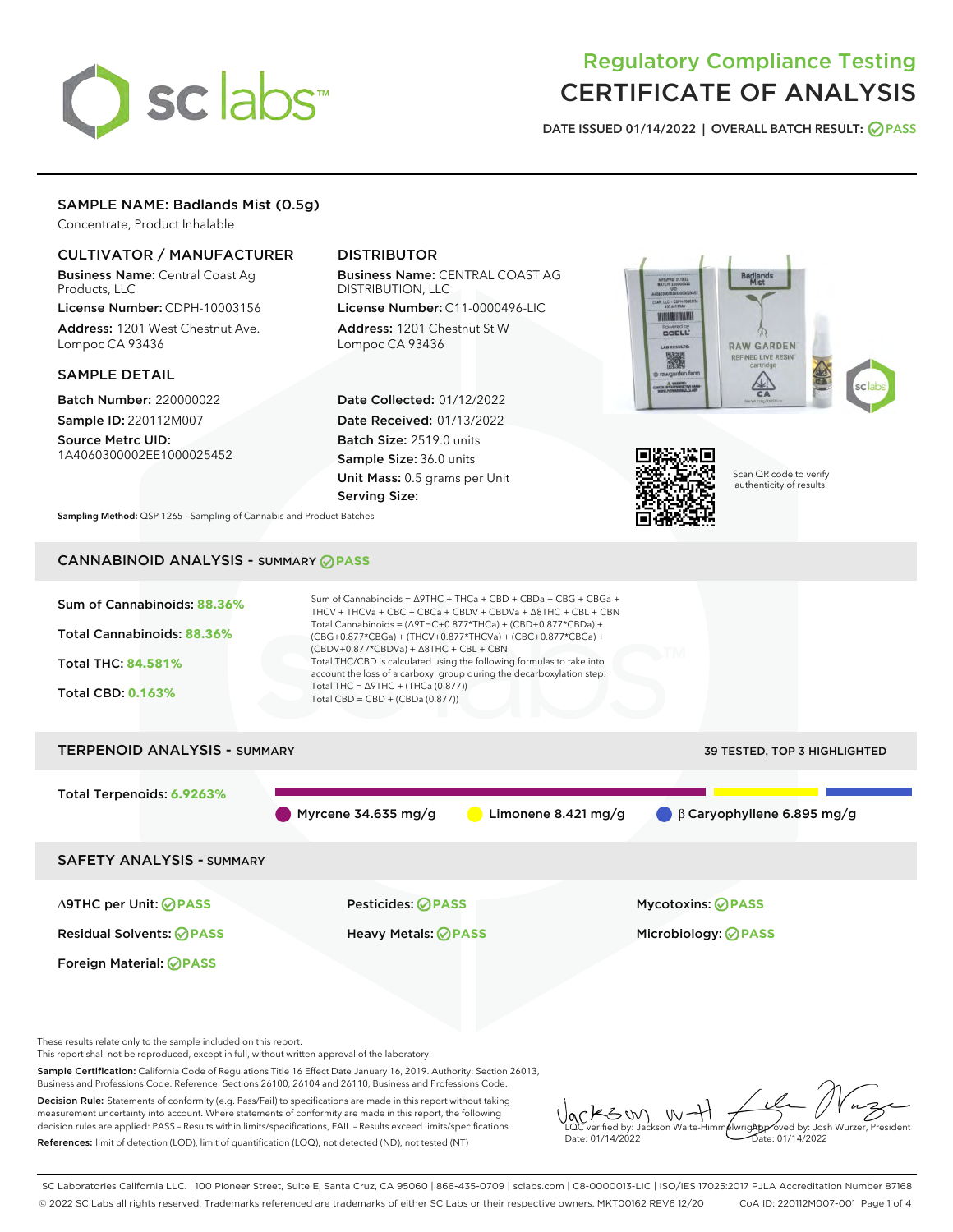

Terpene analysis utilizing gas chromatography-flame ionization detection (GC-



BADLANDS MIST (0.5G) | DATE ISSUED 01/14/2022 | OVERALL BATCH RESULT: 2 PASS

TERPENOID TEST RESULTS - 01/14/2022

FID). **Method:** QSP 1192 - Analysis of Terpenoids by GC-FID

#### CANNABINOID TEST RESULTS - 01/13/2022 2 PASS

Tested by high-performance liquid chromatography with diode-array detection (HPLC-DAD). **Method:** QSP 1157 - Analysis of Cannabinoids by HPLC-DAD

#### TOTAL CANNABINOIDS: **88.36%**

Total Cannabinoids (Total THC) + (Total CBD) + (Total CBG) + (Total THCV) + (Total CBC) + (Total CBDV) + ∆8THC + CBL + CBN

TOTAL THC: **84.581%** Total THC (∆9THC+0.877\*THCa)

TOTAL CBD: **0.163%**

Total CBD (CBD+0.877\*CBDa)

TOTAL CBG: 2.965% Total CBG (CBG+0.877\*CBGa)

TOTAL THCV: 0.36% Total THCV (THCV+0.877\*THCVa)

TOTAL CBC: ND Total CBC (CBC+0.877\*CBCa)

TOTAL CBDV: ND Total CBDV (CBDV+0.877\*CBDVa)

| <b>COMPOUND</b>  | LOD/LOQ<br>(mg/g)          | <b>MEASUREMENT</b><br><b>UNCERTAINTY</b><br>(mg/g) | <b>RESULT</b><br>(mg/g) | <b>RESULT</b><br>(%) |
|------------------|----------------------------|----------------------------------------------------|-------------------------|----------------------|
| <b>A9THC</b>     | 0.06 / 0.26                | ±29.096                                            | 845.81                  | 84.581               |
| <b>CBG</b>       | 0.06 / 0.19                | ±1.168                                             | 29.65                   | 2.965                |
| <b>THCV</b>      | 0.1/0.2                    | ±0.18                                              | 3.6                     | 0.36                 |
| <b>CBD</b>       | 0.07/0.29                  | ±0.075                                             | 1.63                    | 0.163                |
| <b>CBN</b>       | 0.1 / 0.3                  | $\pm 0.10$                                         | 1.5                     | 0.15                 |
| $\triangle$ 8THC | 0.1/0.4                    | ±0.11                                              | 1.4                     | 0.14                 |
| <b>THCa</b>      | 0.05/0.14                  | N/A                                                | <b>ND</b>               | <b>ND</b>            |
| <b>THCVa</b>     | 0.07/0.20                  | N/A                                                | <b>ND</b>               | <b>ND</b>            |
| <b>CBDa</b>      | 0.02/0.19                  | N/A                                                | <b>ND</b>               | <b>ND</b>            |
| <b>CBDV</b>      | 0.04 / 0.15                | N/A                                                | <b>ND</b>               | <b>ND</b>            |
| <b>CBDVa</b>     | 0.03/0.53                  | N/A                                                | <b>ND</b>               | <b>ND</b>            |
| <b>CBGa</b>      | 0.1 / 0.2                  | N/A                                                | <b>ND</b>               | <b>ND</b>            |
| <b>CBL</b>       | 0.06 / 0.24                | N/A                                                | <b>ND</b>               | <b>ND</b>            |
| <b>CBC</b>       | 0.2 / 0.5                  | N/A                                                | <b>ND</b>               | <b>ND</b>            |
| <b>CBCa</b>      | 0.07/0.28                  | N/A                                                | <b>ND</b>               | <b>ND</b>            |
|                  | <b>SUM OF CANNABINOIDS</b> |                                                    | 883.6 mg/g              | 88.36%               |

#### **UNIT MASS: 0.5 grams per Unit**

| ∆9THC per Unit                        | 1100 per-package limit | 422.90 mg/unit | <b>PASS</b> |
|---------------------------------------|------------------------|----------------|-------------|
| <b>Total THC per Unit</b>             |                        | 422.90 mg/unit |             |
| <b>CBD</b> per Unit                   |                        | $0.82$ mg/unit |             |
| <b>Total CBD per Unit</b>             |                        | $0.82$ mg/unit |             |
| Sum of Cannabinoids<br>per Unit       |                        | 441.8 mg/unit  |             |
| <b>Total Cannabinoids</b><br>per Unit |                        | 441.8 mg/unit  |             |

| <b>COMPOUND</b>         | LOD/LOQ<br>(mg/g) | <b>MEASUREMENT</b><br><b>UNCERTAINTY</b><br>(mg/g) | <b>RESULT</b><br>(mg/g)                         | <b>RESULT</b><br>(%) |
|-------------------------|-------------------|----------------------------------------------------|-------------------------------------------------|----------------------|
| <b>Myrcene</b>          | 0.008 / 0.025     | ±0.4468                                            | 34.635                                          | 3.4635               |
| Limonene                | 0.005 / 0.016     | ±0.1204                                            | 8.421                                           | 0.8421               |
| $\beta$ Caryophyllene   | 0.004 / 0.012     | ±0.2455                                            | 6.895                                           | 0.6895               |
| Ocimene                 | 0.011 / 0.038     | ±0.2081                                            | 6.484                                           | 0.6484               |
| $\alpha$ Pinene         | 0.005 / 0.017     | ±0.0201                                            | 2.340                                           | 0.2340               |
| Linalool                | 0.009 / 0.032     | ±0.0878                                            | 2.311                                           | 0.2311               |
| $\beta$ Pinene          | 0.004 / 0.014     | ±0.0220                                            | 1.914                                           | 0.1914               |
| $\alpha$ Humulene       | 0.009 / 0.029     | ±0.0559                                            | 1.741                                           | 0.1741               |
| Fenchol                 | 0.010 / 0.034     | ±0.0341                                            | 0.882                                           | 0.0882               |
| <b>Terpineol</b>        | 0.016 / 0.055     | ±0.0518                                            | 0.844                                           | 0.0844               |
| Terpinolene             | 0.008 / 0.026     | ±0.0091                                            | 0.446                                           | 0.0446               |
| trans-β-Farnesene       | 0.008 / 0.025     | ±0.0156                                            | 0.439                                           | 0.0439               |
| Guaiol                  | 0.009 / 0.030     | ±0.0191                                            | 0.404                                           | 0.0404               |
| <b>Nerolidol</b>        | 0.009 / 0.028     | ±0.0199                                            | 0.317                                           | 0.0317               |
| Valencene               | 0.009 / 0.030     | ±0.0181                                            | 0.262                                           | 0.0262               |
| Camphene                | 0.005 / 0.015     | ±0.0023                                            | 0.196                                           | 0.0196               |
| <b>Borneol</b>          | 0.005 / 0.016     | ±0.0080                                            | 0.190                                           | 0.0190               |
| $\alpha$ Bisabolol      | 0.008 / 0.026     | ±0.0092                                            | 0.173                                           | 0.0173               |
| Fenchone                | 0.009 / 0.028     | ±0.0032                                            | 0.109                                           | 0.0109               |
| Caryophyllene<br>Oxide  | 0.010 / 0.033     | ±0.0040                                            | 0.087                                           | 0.0087               |
| $\alpha$ Cedrene        | 0.005 / 0.016     | ±0.0011                                            | 0.038                                           | 0.0038               |
| p-Cymene                | 0.005 / 0.016     | ±0.0009                                            | 0.033                                           | 0.0033               |
| $\gamma$ Terpinene      | 0.006 / 0.018     | ±0.0006                                            | 0.032                                           | 0.0032               |
| Nerol                   | 0.003 / 0.011     | ±0.0012                                            | 0.026                                           | 0.0026               |
| $\alpha$ Phellandrene   | 0.006 / 0.020     | ±0.0003                                            | 0.023                                           | 0.0023               |
| $\alpha$ Terpinene      | 0.005 / 0.017     | ±0.0003                                            | 0.021                                           | 0.0021               |
| 3 Carene                | 0.005 / 0.018     | N/A                                                | $<$ LOQ                                         | $<$ LOQ              |
| Sabinene Hydrate        | 0.006 / 0.022     | N/A                                                | <loq< th=""><th><loq< th=""></loq<></th></loq<> | <loq< th=""></loq<>  |
| Sabinene                | 0.004 / 0.014     | N/A                                                | ND                                              | ND                   |
| Eucalyptol              | 0.006 / 0.018     | N/A                                                | ND                                              | <b>ND</b>            |
| (-)-Isopulegol          | 0.005 / 0.016     | N/A                                                | ND                                              | ND                   |
| Camphor                 | 0.006 / 0.019     | N/A                                                | ND                                              | ND                   |
| Isoborneol              | 0.004 / 0.012     | N/A                                                | ND                                              | ND                   |
| Menthol                 | 0.008 / 0.025     | N/A                                                | <b>ND</b>                                       | ND                   |
| Citronellol             | 0.003 / 0.010     | N/A                                                | ND                                              | ND                   |
| $R-(+)$ -Pulegone       | 0.003 / 0.011     | N/A                                                | ND                                              | ND                   |
| Geraniol                | 0.002 / 0.007     | N/A                                                | <b>ND</b>                                       | ND                   |
| <b>Geranyl Acetate</b>  | 0.004 / 0.014     | N/A                                                | ND                                              | ND                   |
| Cedrol                  | 0.008 / 0.027     | N/A                                                | <b>ND</b>                                       | ND                   |
| <b>TOTAL TERPENOIDS</b> |                   |                                                    | 69.263 mg/g                                     | 6.9263%              |

SC Laboratories California LLC. | 100 Pioneer Street, Suite E, Santa Cruz, CA 95060 | 866-435-0709 | sclabs.com | C8-0000013-LIC | ISO/IES 17025:2017 PJLA Accreditation Number 87168 © 2022 SC Labs all rights reserved. Trademarks referenced are trademarks of either SC Labs or their respective owners. MKT00162 REV6 12/20 CoA ID: 220112M007-001 Page 2 of 4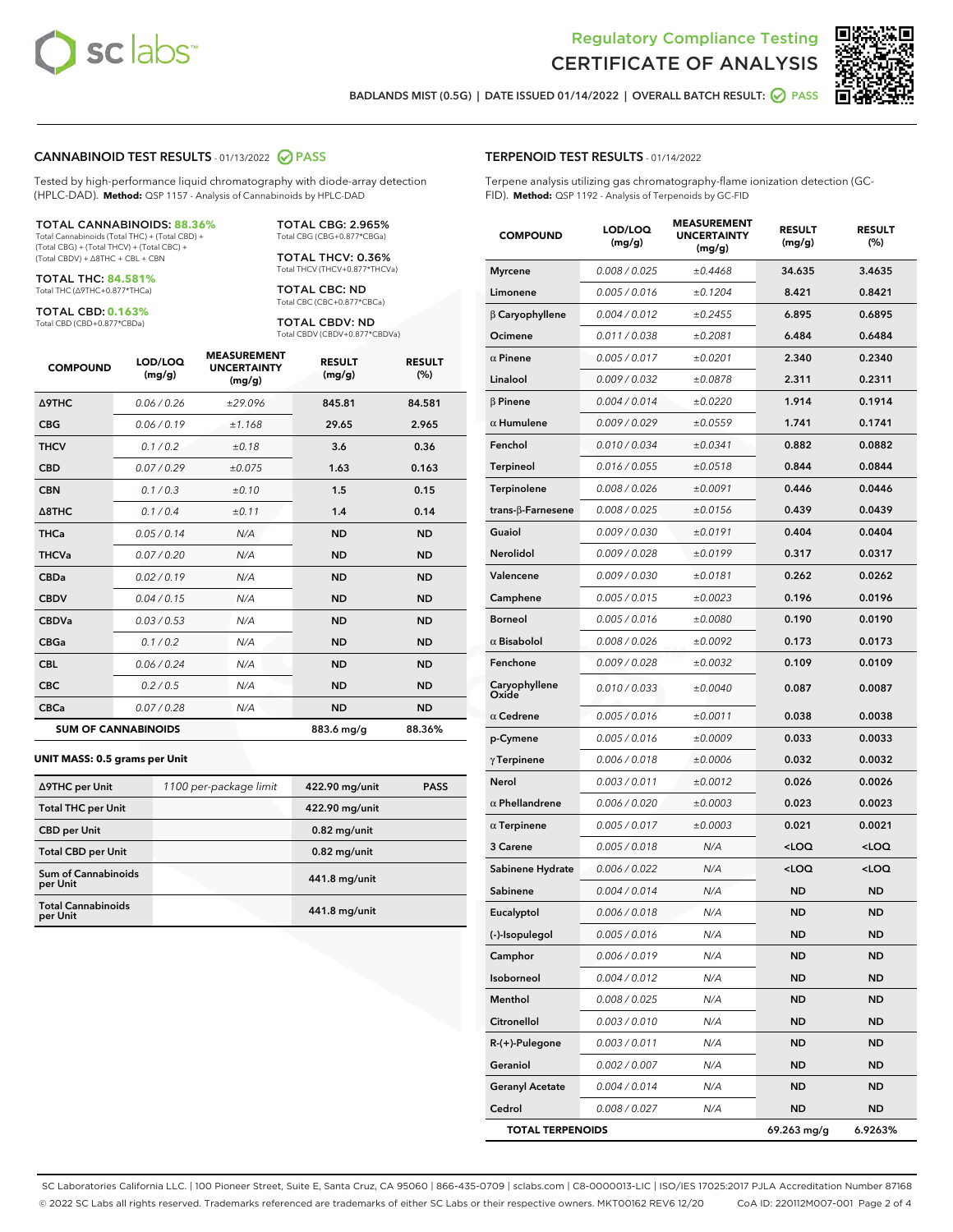



BADLANDS MIST (0.5G) | DATE ISSUED 01/14/2022 | OVERALL BATCH RESULT:  $\bigcirc$  PASS

# CATEGORY 1 PESTICIDE TEST RESULTS - 01/14/2022 2 PASS

Pesticide and plant growth regulator analysis utilizing high-performance liquid chromatography-mass spectrometry (HPLC-MS) or gas chromatography-mass spectrometry (GC-MS). \*GC-MS utilized where indicated. **Method:** QSP 1212 - Analysis of Pesticides and Mycotoxins by LC-MS or QSP 1213 - Analysis of Pesticides by GC-MS

| <b>COMPOUND</b>             | LOD/LOQ<br>$(\mu g/g)$ | <b>ACTION</b><br><b>LIMIT</b><br>$(\mu q/q)$ | <b>MEASUREMENT</b><br><b>UNCERTAINTY</b><br>$(\mu g/g)$ | <b>RESULT</b><br>$(\mu g/g)$ | <b>RESULT</b> |
|-----------------------------|------------------------|----------------------------------------------|---------------------------------------------------------|------------------------------|---------------|
| Aldicarb                    | 0.03/0.08              | $\ge$ LOD                                    | N/A                                                     | <b>ND</b>                    | <b>PASS</b>   |
| Carbofuran                  | 0.02 / 0.05            | $\geq$ LOD                                   | N/A                                                     | <b>ND</b>                    | <b>PASS</b>   |
| Chlordane*                  | 0.03 / 0.08            | $\ge$ LOD                                    | N/A                                                     | <b>ND</b>                    | <b>PASS</b>   |
| Chlorfenapyr*               | 0.03/0.10              | $\geq$ LOD                                   | N/A                                                     | <b>ND</b>                    | <b>PASS</b>   |
| Chlorpyrifos                | 0.02 / 0.06            | $\ge$ LOD                                    | N/A                                                     | <b>ND</b>                    | <b>PASS</b>   |
| Coumaphos                   | 0.02 / 0.07            | $\ge$ LOD                                    | N/A                                                     | <b>ND</b>                    | <b>PASS</b>   |
| Daminozide                  | 0.02 / 0.07            | $\ge$ LOD                                    | N/A                                                     | <b>ND</b>                    | <b>PASS</b>   |
| <b>DDVP</b><br>(Dichlorvos) | 0.03/0.09              | $\ge$ LOD                                    | N/A                                                     | <b>ND</b>                    | <b>PASS</b>   |
| Dimethoate                  | 0.03 / 0.08            | $\ge$ LOD                                    | N/A                                                     | <b>ND</b>                    | <b>PASS</b>   |
| Ethoprop(hos)               | 0.03/0.10              | $\ge$ LOD                                    | N/A                                                     | <b>ND</b>                    | <b>PASS</b>   |
| Etofenprox                  | 0.02/0.06              | $>$ LOD                                      | N/A                                                     | <b>ND</b>                    | <b>PASS</b>   |
| Fenoxycarb                  | 0.03 / 0.08            | $\ge$ LOD                                    | N/A                                                     | <b>ND</b>                    | <b>PASS</b>   |
| Fipronil                    | 0.03/0.08              | $>$ LOD                                      | N/A                                                     | <b>ND</b>                    | <b>PASS</b>   |
| Imazalil                    | 0.02 / 0.06            | $\ge$ LOD                                    | N/A                                                     | <b>ND</b>                    | <b>PASS</b>   |
| Methiocarb                  | 0.02 / 0.07            | $\ge$ LOD                                    | N/A                                                     | <b>ND</b>                    | <b>PASS</b>   |
| Methyl<br>parathion         | 0.03/0.10              | $>$ LOD                                      | N/A                                                     | <b>ND</b>                    | <b>PASS</b>   |
| <b>Mevinphos</b>            | 0.03/0.09              | $>$ LOD                                      | N/A                                                     | <b>ND</b>                    | <b>PASS</b>   |
| Paclobutrazol               | 0.02 / 0.05            | $>$ LOD                                      | N/A                                                     | <b>ND</b>                    | <b>PASS</b>   |
| Propoxur                    | 0.03/0.09              | $\ge$ LOD                                    | N/A                                                     | <b>ND</b>                    | <b>PASS</b>   |
| Spiroxamine                 | 0.03 / 0.08            | $\ge$ LOD                                    | N/A                                                     | <b>ND</b>                    | <b>PASS</b>   |
| Thiacloprid                 | 0.03/0.10              | $\ge$ LOD                                    | N/A                                                     | <b>ND</b>                    | <b>PASS</b>   |

# CATEGORY 2 PESTICIDE TEST RESULTS - 01/14/2022 2 PASS

| <b>COMPOUND</b>          | LOD/LOO<br>$(\mu g/g)$ | <b>ACTION</b><br>LIMIT<br>$(\mu g/g)$ | <b>MEASUREMENT</b><br><b>UNCERTAINTY</b><br>$(\mu g/g)$ | <b>RESULT</b><br>$(\mu g/g)$ | <b>RESULT</b> |  |
|--------------------------|------------------------|---------------------------------------|---------------------------------------------------------|------------------------------|---------------|--|
| Abamectin                | 0.03/0.10              | 0.1                                   | N/A                                                     | <b>ND</b>                    | <b>PASS</b>   |  |
| Acephate                 | 0.02/0.07              | 0.1                                   | N/A                                                     | <b>ND</b>                    | <b>PASS</b>   |  |
| Acequinocyl              | 0.02/0.07              | 0.1                                   | N/A                                                     | <b>ND</b>                    | <b>PASS</b>   |  |
| Acetamiprid              | 0.02 / 0.05            | 0.1                                   | N/A                                                     | <b>ND</b>                    | <b>PASS</b>   |  |
| Azoxystrobin             | 0.02/0.07              | 0.1                                   | N/A                                                     | <b>ND</b>                    | <b>PASS</b>   |  |
| <b>Bifenazate</b>        | 0.01 / 0.04            | 0.1                                   | N/A                                                     | <b>ND</b>                    | <b>PASS</b>   |  |
| <b>Bifenthrin</b>        | 0.02/0.05              | 3                                     | N/A                                                     | <b>ND</b>                    | <b>PASS</b>   |  |
| <b>Boscalid</b>          | 0.03/0.09              | 0.1                                   | N/A                                                     | <b>ND</b>                    | <b>PASS</b>   |  |
| Captan                   | 0.19/0.57              | 0.7                                   | N/A                                                     | <b>ND</b>                    | <b>PASS</b>   |  |
| Carbaryl                 | 0.02/0.06              | 0.5                                   | N/A                                                     | <b>ND</b>                    | <b>PASS</b>   |  |
| Chlorantranilip-<br>role | 0.04/0.12              | 10                                    | N/A                                                     | <b>ND</b>                    | <b>PASS</b>   |  |
| Clofentezine             | 0.03/0.09              | 0.1                                   | N/A                                                     | <b>ND</b>                    | <b>PASS</b>   |  |

# CATEGORY 2 PESTICIDE TEST RESULTS - 01/14/2022 continued

| <b>COMPOUND</b>               | LOD/LOQ<br>(µg/g) | <b>ACTION</b><br><b>LIMIT</b><br>$(\mu g/g)$ | <b>MEASUREMENT</b><br><b>UNCERTAINTY</b><br>$(\mu g/g)$ | <b>RESULT</b><br>(µg/g) | <b>RESULT</b> |
|-------------------------------|-------------------|----------------------------------------------|---------------------------------------------------------|-------------------------|---------------|
| Cyfluthrin                    | 0.12 / 0.38       | $\overline{c}$                               | N/A                                                     | ND                      | <b>PASS</b>   |
| Cypermethrin                  | 0.11 / 0.32       | $\mathcal{I}$                                | N/A                                                     | ND                      | <b>PASS</b>   |
| <b>Diazinon</b>               | 0.02 / 0.05       | 0.1                                          | N/A                                                     | <b>ND</b>               | <b>PASS</b>   |
| Dimethomorph                  | 0.03 / 0.09       | 2                                            | N/A                                                     | ND                      | <b>PASS</b>   |
| Etoxazole                     | 0.02 / 0.06       | 0.1                                          | N/A                                                     | ND                      | <b>PASS</b>   |
| Fenhexamid                    | 0.03 / 0.09       | 0.1                                          | N/A                                                     | ND                      | <b>PASS</b>   |
| Fenpyroximate                 | 0.02 / 0.06       | 0.1                                          | N/A                                                     | <b>ND</b>               | <b>PASS</b>   |
| Flonicamid                    | 0.03 / 0.10       | 0.1                                          | N/A                                                     | ND                      | <b>PASS</b>   |
| Fludioxonil                   | 0.03 / 0.10       | 0.1                                          | N/A                                                     | ND                      | <b>PASS</b>   |
| Hexythiazox                   | 0.02 / 0.07       | 0.1                                          | N/A                                                     | ND                      | <b>PASS</b>   |
| Imidacloprid                  | 0.04 / 0.11       | 5                                            | N/A                                                     | ND                      | <b>PASS</b>   |
| Kresoxim-methyl               | 0.02 / 0.07       | 0.1                                          | N/A                                                     | ND                      | <b>PASS</b>   |
| Malathion                     | 0.03 / 0.09       | 0.5                                          | N/A                                                     | <b>ND</b>               | <b>PASS</b>   |
| Metalaxyl                     | 0.02 / 0.07       | $\overline{c}$                               | N/A                                                     | ND                      | <b>PASS</b>   |
| Methomyl                      | 0.03 / 0.10       | 1                                            | N/A                                                     | ND                      | <b>PASS</b>   |
| Myclobutanil                  | 0.03 / 0.09       | 0.1                                          | N/A                                                     | <b>ND</b>               | <b>PASS</b>   |
| Naled                         | 0.02 / 0.07       | 0.1                                          | N/A                                                     | ND                      | <b>PASS</b>   |
| Oxamyl                        | 0.04 / 0.11       | 0.5                                          | N/A                                                     | ND                      | <b>PASS</b>   |
| Pentachloronitro-<br>benzene* | 0.03 / 0.09       | 0.1                                          | N/A                                                     | ND                      | <b>PASS</b>   |
| Permethrin                    | 0.04 / 0.12       | 0.5                                          | N/A                                                     | ND                      | <b>PASS</b>   |
| Phosmet                       | 0.03 / 0.10       | 0.1                                          | N/A                                                     | ND                      | <b>PASS</b>   |
| Piperonylbu-<br>toxide        | 0.02 / 0.07       | 3                                            | N/A                                                     | ND                      | <b>PASS</b>   |
| Prallethrin                   | 0.03 / 0.08       | 0.1                                          | N/A                                                     | ND                      | <b>PASS</b>   |
| Propiconazole                 | 0.02 / 0.07       | 0.1                                          | N/A                                                     | ND                      | <b>PASS</b>   |
| Pyrethrins                    | 0.04 / 0.12       | 0.5                                          | N/A                                                     | ND                      | <b>PASS</b>   |
| Pyridaben                     | 0.02 / 0.07       | 0.1                                          | N/A                                                     | <b>ND</b>               | <b>PASS</b>   |
| Spinetoram                    | 0.02 / 0.07       | 0.1                                          | N/A                                                     | ND                      | <b>PASS</b>   |
| Spinosad                      | 0.02 / 0.07       | 0.1                                          | N/A                                                     | ND                      | <b>PASS</b>   |
| Spiromesifen                  | 0.02 / 0.05       | 0.1                                          | N/A                                                     | <b>ND</b>               | <b>PASS</b>   |
| Spirotetramat                 | 0.02 / 0.06       | 0.1                                          | N/A                                                     | ND                      | <b>PASS</b>   |
| Tebuconazole                  | 0.02 / 0.07       | 0.1                                          | N/A                                                     | ND                      | <b>PASS</b>   |
| Thiamethoxam                  | 0.03 / 0.10       | 5                                            | N/A                                                     | <b>ND</b>               | <b>PASS</b>   |
| Trifloxystrobin               | 0.03 / 0.08       | 0.1                                          | N/A                                                     | <b>ND</b>               | <b>PASS</b>   |

SC Laboratories California LLC. | 100 Pioneer Street, Suite E, Santa Cruz, CA 95060 | 866-435-0709 | sclabs.com | C8-0000013-LIC | ISO/IES 17025:2017 PJLA Accreditation Number 87168 © 2022 SC Labs all rights reserved. Trademarks referenced are trademarks of either SC Labs or their respective owners. MKT00162 REV6 12/20 CoA ID: 220112M007-001 Page 3 of 4